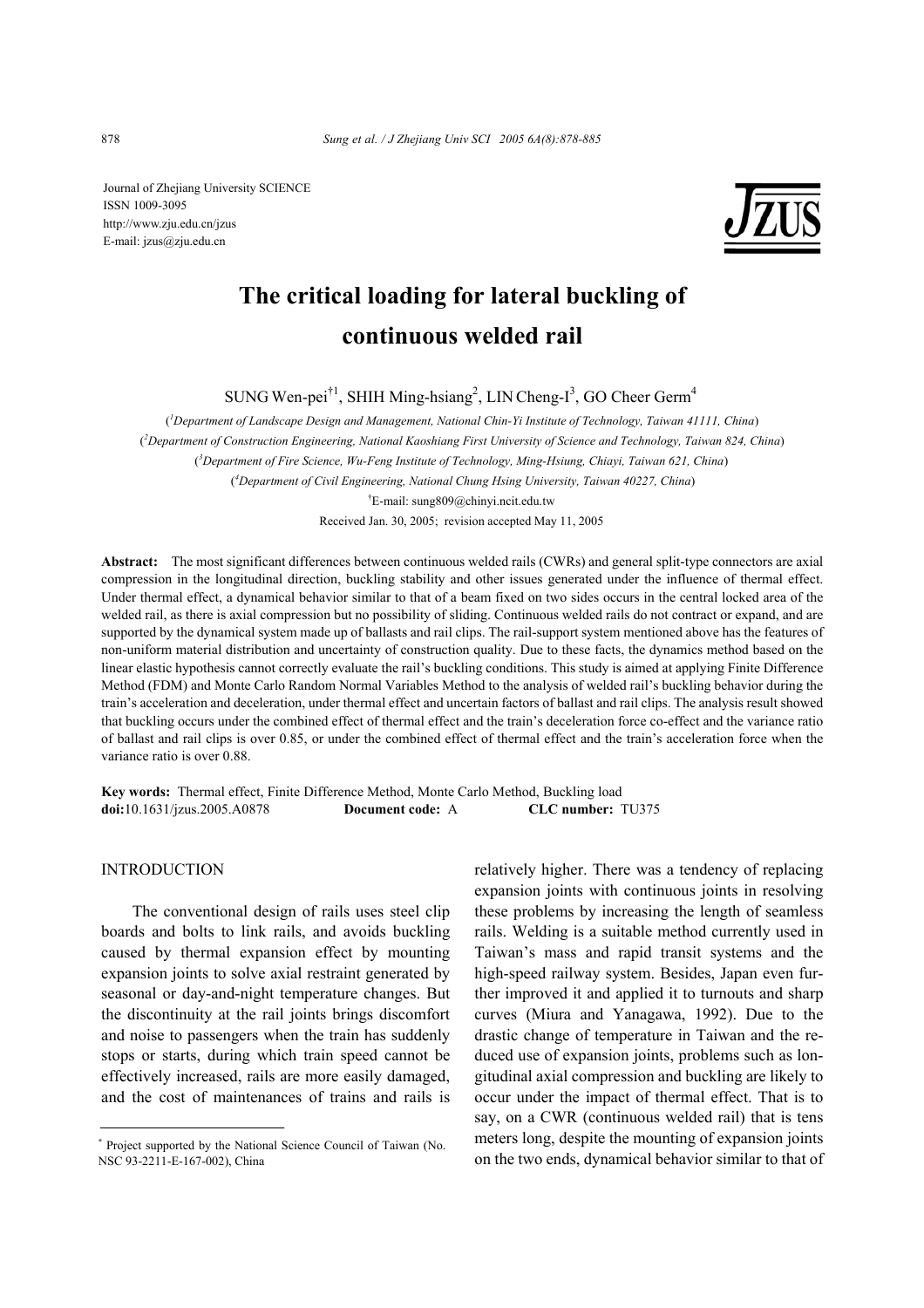beam fixed on two sides will occur at the central area (locked area) of the rail. The CWR cannot slip to move slide longitudinal coordinate, as a result the CWR must bear the tremendous axial compression force. If the temperature soars to high and CWR has insufficient support of lateral force, lateral buckling of rail easily occurs when the train rumbles by.

In the analysis of rail buckling, Kerr (1973; 1974a; 1974b; 1969; 1975; 1978) and Kawaguchi (1969; 1971) categorized the buckled rails they observed and studied into two kinds: those with buckling occurring in vertical direction; and those with buckling occurring at the horizontal side. Although the transformation model of rail buckling can be three-dimension, the above hypotheses are intended to simplify the analysis. Kerr (1973; 1974a; 1974b; 1969; 1975; 1978) divided his study into two parts: one in which the rail is supposed to be a flexible beam mounted to elastic foundation; and the other in which the rail is supposed to be a beam mounted to a fixed base subjected to uniformly distributed load, and when a part of the rail is upheld off the base, buckling load condition will be reached. But after comparison of theories and empirical buckling models, it was discovered that the rail is in contact with the base both before and after the buckling; therefore, this analysis model is not suitable for analyzing vertical buckling. Kerr (1978) derived a non-linear governing equation of rail expansion resulted from thermal effect by using virtual displacement method. It can be derived from this equation that the highest safe temperature is the lowest rising temperature, which infers that when the temperature is over the lowest rising temperature, the rail will be upheld and deformed. So the equation of lowest rising temperature is the equilibrium equation of upholding deformation. Kawaguchi (1969; 1971) used relevant theories and experimental methods for studying the buckling problem of ground cement board caused by its thermal expansion. This kind of problem is very close to the problem of the rail stability when axial force is greater than the bottom value of buckling load; the system is in two states of balance: one is the balance before buckling occurs, and the other is the balance as the result of a stable state of CWR that occurs after CWR produces great deformation. Whether it be Kerr's lowest rising temperature or Kawaguchi's bottom value of buckling load, both are two necessary conditions of buckling balance; the values are conservative estimates of buckling load.

Taiwan High-speed Railway, currently under construction, also adopts continuous welded rails (CWRs) in its construction. Under the effects of temperature changes and the train's stops and starts, CWR differs greatly from the conventional bolt joint system in terms of transferred longitudinal force and size of this force. CWR cannot expand freely in long direction, but CWR buttons up the piece to become ballast and rail clips of common mechanical system delivering the induced force: on one hand, when the thermally induced contraction and expansion generate iterative action between ballast/clips and the rails, causes axial deformation under the axial force effects; and on the other hand, carries the train's longitudinal load. The ballast and rail clips mainly supply stiffness to resist the vertical and lateral deformation induced by axial force. The mechanical behavior of ballast and rail clips can be treated as elastic behavior of the foundation. The deformation behavior of CWR is affected by the vertical and lateral deformation, influenced by ballast and rail clips. Thus, this study applies energy method to derive the system's critical load of lateral resistance that CWR can endure. In order to analyze the iterative action between ballast/clips and rails, the Finite Difference Method is proposed to derive the critical load of CWR and apply Monte Carlo Random Variables Method for simulating lateral resistance force that ballast and clips can provide.

#### ANALYSIS MODEL

According to field observation (Huang, 2001), when a continuous welded rail is subjected to axial compression, CWR deformation occurs vertically when ballast and rail clips become invalid, buckling usually occurs in the lateral direction. As Fig.1 shows, the moment force at the inflection point is zero. Thus, we take the length between the two neighboring points and analyze the lateral buckling of the rail. As the moment force at the inflection point is zero, this inflection point can be simulated as hinge links.

# **Buckling length of minimum critical load**

Both ends of the beam-column system placed on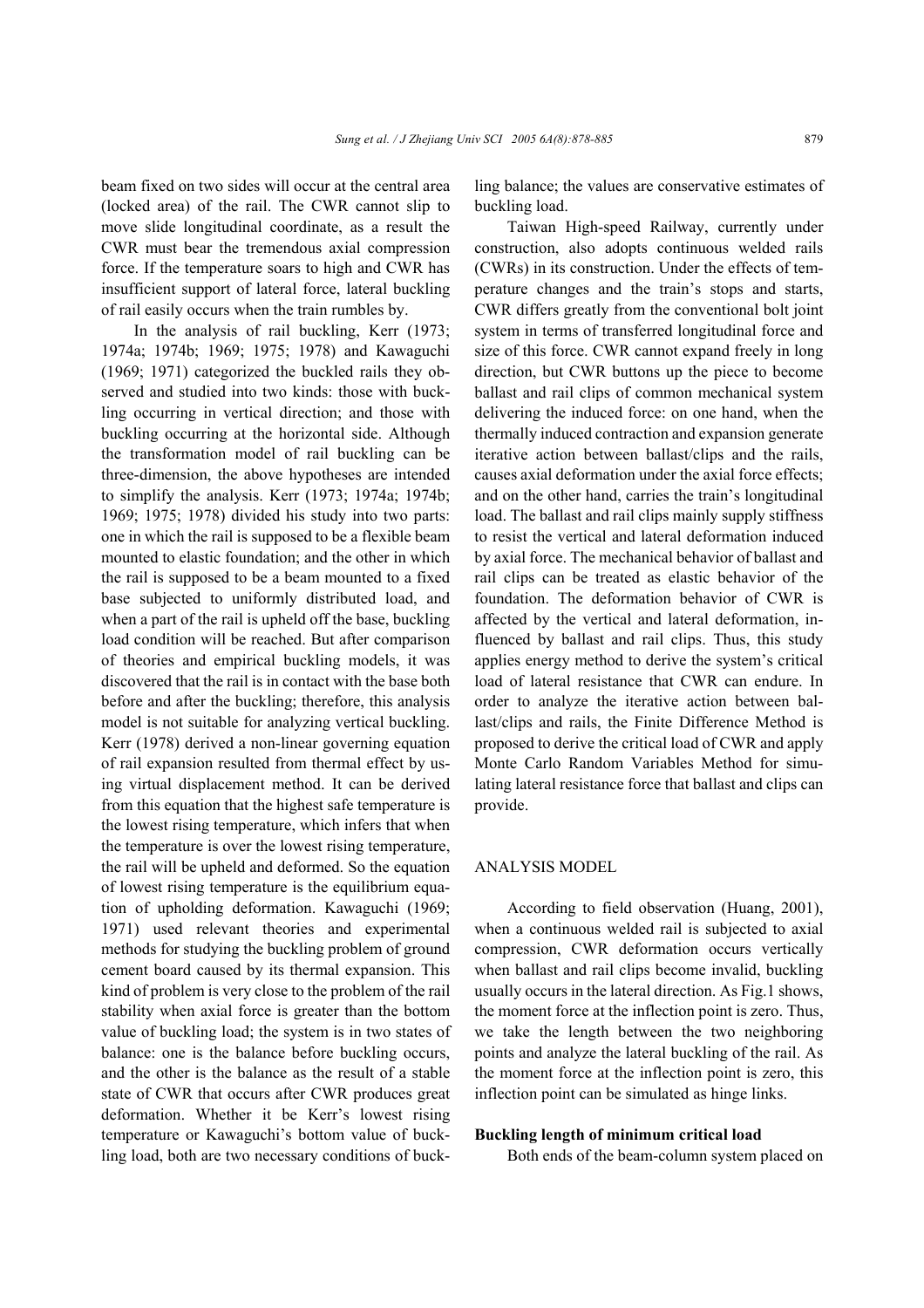

**Fig.1 A sketch map for lateral resistance force, supplied by ballasts and rail clips** 

an elastic foundation, are hinge connections. The energy method can be applied to derive its buckling load.

Firstly, assume the bucking curve is  $\sum_{n=1}^{\infty} a_n \sin \frac{n\pi}{l}$  $y = \sum_{n=1}^{\infty} a_n \sin \frac{n\pi x}{l}$  $=\sum_{n=1}^{\infty} a_n \sin \frac{n\pi x}{l}$ , where *l* is the distance between two adjacent inflection points. Therefore, systematic

bending strain energy  $V<sub>b</sub>$  is:

$$
V_{b} = \frac{EI}{2} \int_{0}^{l} \left( \frac{d^{2} y}{dx^{2}} \right) dx = \frac{\pi^{4} EI}{4l^{3}} \sum_{n=1}^{\infty} n^{4} a_{n}^{2}
$$
 (1)

The unit lateral resistance force, supplied to the rail by the ballast and rail clip, is shown in Fig.2. The formula is expressed as follows:

$$
\beta(x) = \left\{ \left[ 1 - \frac{H}{2d} \left( 1 + \sin \frac{\pi x}{l} \right) \right]^2 k_0, \ 1 \ge H/d \ge 0 \right\}
$$
\n(2)

\n(3)

where  $k_0$  is the unit lateral resistance force of ballast and rail clips to the rail before it is lifted; *d* is the depth of rail clip covered into the sleeper and ballast; *H* is the lift height.

Then, the total energy  $V_f$  induced by the deformation of the rail in the vertical direction when the



**Fig.2 A sketch map for unit lateral resistance force, supplied by ballasts and rail clips to rail** 

ballast and rail clips lose efficiency is as Eq.(3):

$$
V_{\rm f} = \int_0^l \frac{\beta(x)}{2} y^2 dx
$$
 (3)

Substituting Eq.(2) into Eq.(3) yields,

$$
V_{\rm f} = \frac{a_n^2 k_o}{2} \left[ \left( 1 - \frac{H}{d} \right) \int_0^l \left( \sin^2 \frac{n\pi x}{l} dx \right) - \frac{H}{d} \int_0^l \left( \sin^2 \frac{n\pi x}{l} \sin \frac{\pi x}{l} \right) dx \right]
$$

$$
+ \left( \frac{H}{2d} \right)^2 \int_0^l \left( 1 + \sin \frac{\pi x}{l} \right)^2 \sin^2 \frac{n\pi x}{l} dx \right]
$$
(4)

According to the minimum potential energy principle, the *n* is assigned to 1, thus  $y=a_1\sin(x/l)$ . Therefore, Eq.(4) can be rearranged as Eq.(5):

$$
V_{\rm f} = \frac{a_{\rm i}^2 k_{\rm o}}{2} \left[ \frac{l}{2} - \left( \frac{l}{2} + \frac{4l}{3\pi} \right) \frac{H}{d} + \left( \frac{7l}{8} + \frac{8l}{3\pi} \right) \frac{H^2}{4d^2} \right] \tag{5}
$$

The work done by the axial pressure *p* is:

$$
V_{\rm p} = p \frac{1}{2} \int_0^l \left(\frac{\mathrm{d}y}{\mathrm{d}x}\right)^2 \mathrm{d}x = \frac{p\pi^2}{4l} a_l^2 \tag{6}
$$

According to the virtual work principle, therefore

$$
\Delta V = \delta^2 V / 2 \approx V_{\rm b} + V_{\rm f} - V_{\rm p}.
$$

Then, the critical load can be acquired as:

$$
P_{\rm cr} = \frac{\pi^2 EI}{l^2} + \frac{k_o l^2}{\pi^2} \left[ 1 - \left( 1 + \frac{8}{3\pi} \right) \frac{H}{d} + \left( \frac{7}{16} + \frac{4}{3\pi} \right) \frac{H^2}{d^2} \right] (7)
$$

At this time, critical load is expressed by an equation regarding system length *l* as the variable of the equation. So, the minimum critical load can be derived from the first order derivative Eq.(7) to obtain the system length of the steel rail, as Eq.(8):

$$
l = \pi \sqrt{\frac{EI}{1 - \left(1 + \frac{8}{3\pi}\right)\frac{H}{d} + \left(\frac{7}{16} + \frac{4}{3\pi}\right)\frac{H^2}{d^2}}}\n\tag{8}
$$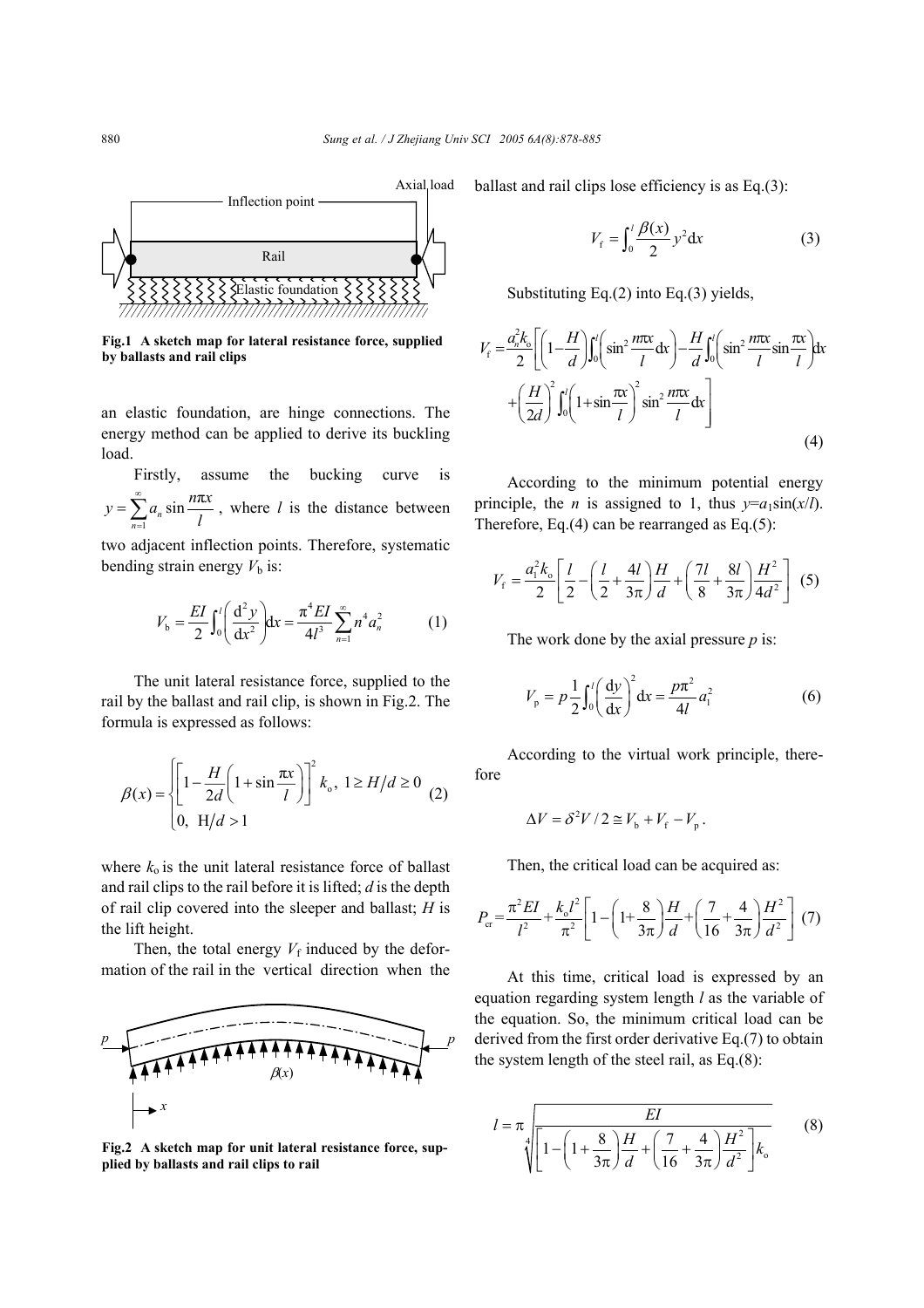Substitution of Eq.(8) into Eq.(7) yields the critical load of the rail as Eq.(9):

$$
P_{\rm cr} = 2\sqrt{E I k_{\rm o} \left[1 - \left(1 + \frac{8}{3\pi}\right) \frac{H}{d} + \left(\frac{7}{16} + \frac{4}{3\pi}\right) \frac{H^2}{d^2}\right]} (9)
$$

where  $H/d$  is limited to  $1 \geq H/d \geq 0$ ; *E* is elastic modulus of rail; *I* is rail's area moment of inertia.

If 
$$
H/d>1
$$
 is obtained, then  $V_b = \frac{\pi^4 EI}{4l^3} \sum_{n=1}^{\infty} n^4 a_n^2$ ,

 $V_{\rm p} = \frac{P\pi^2}{4l} \sum_{n=1}^{\infty} n^2 a_n^2.$  $V_{\rm f} = 0$ ,  $V_{\rm p} = \frac{P\pi^2}{H} \sum_{n=1}^{\infty} n^2 a$ *l* ∞  $= 0$ ,  $V_p = \frac{P\pi^2}{4l} \sum_{n=1}^{\infty} n^2 a_n^2$ . Again, according to the

principle of virtual work and principle of minimum potential energy, the critical load can be expressed as follows:

$$
P_{\rm cr} = \pi^2 EI/l^2.
$$

That is, when the lateral resistance force of the ballast is zero, the buckling load of rail becomes the buckling load of the rail itself.

#### **Lateral resistance force of rail**

According to elasticity theories (Pilkey, 1994) and small deformation theory, parameter of time can be ignored. Given that a continuous elastic beam system with well-dispersed materials, under a static load, with axial compression *P* and strength  $q(x)$  distribution of lateral load, we can derive the formulation of its lateral deflection as follows:

$$
EI\frac{d^4y}{dx^4} + P\frac{d^2y}{dx^2} = q(x)
$$

The lateral resistance force of the rail is correlated to the ballasts depth, construction accuracy, material uniformity of the ballast and rail clips, and so on. The distributed lateral load can be presumed on the basis that the rail is mounted on elastic foundation of flexible springs; so,  $q(x) = -\beta(x)y$  and the governing equation of lateral deflection can be expressed as Eq.(10):

$$
EI\frac{d^4y}{dx^4} + P\frac{d^2y}{dx^2} = -\beta(x)y.
$$
 (10)

This is the governing equation of rail, discussed

in this paper, subjected to non-uniform lateral resistance force. The elastic foundation stiffness  $\beta(x)$ , induced by ballast and rail clips shown in Eq.(2), is a function of location and center point displacement  $(H=v(l/2))$ . As a result, Eq.(10) is a fourth order nonlinear ordinary differential equation, and will be analyzed with Finite Difference Method in this research.

# **Finite Difference Method for analyzing lateral buckling of CWR**

As lateral resistance force of CWR is mainly provided by ballast and joint clips, the commonly used energy method cannot correctly simulate lateral resistance force of CWR, so Finite Difference Method (FDM) was employed to simulate the lateral resistance force of CWR.

Firstly, CWR was used to equally divide the effective length into (*n*−1) parts. And then the central difference at point *i* was substituted into Eq.(10) satisfying a local balance. Eq.(10) can be denoted as shown in Eq. $(11)$ :

$$
\frac{EI}{\Delta l^4} \begin{bmatrix} 1 & -4 & 6 & 4 & 1 \end{bmatrix} \begin{bmatrix} y_{i-2} & y_{i-1} & y_i & y_{i+1} & y_{i+2} \end{bmatrix}^T
$$
  
+ 
$$
\frac{P}{\Delta l^2} \begin{bmatrix} 0 & 1 & -2 & 1 & 0 \end{bmatrix} \begin{bmatrix} y_{i-2} & y_{i-1} & y_i & y_{i+1} & y_{i+2} \end{bmatrix}^T
$$
  
= 
$$
\overline{W}_i
$$
 (11)

where

$$
\overline{W}_i = -\begin{bmatrix} 0 & 0 & \beta_i & 0 & 0 \end{bmatrix} \begin{bmatrix} y_{i-2} & y_{i-1} & y_i & y_{i+1} & y_{i+2} \end{bmatrix}^T;
$$
  
*l* is shown in Eq.(8).

Combine the equilibrium equations from point 1 to  $n$  into the matrix form shown in Eq.(12):

$$
A\{y\}+P_{\rm cr}\boldsymbol{B}\{y\}=\boldsymbol{CD}\{y\}\tag{12}
$$

where

$$
A = \frac{EI}{\Delta l^4} \begin{bmatrix} 5 & -4 & 1 & 0 & 0 \\ -4 & 6 & -4 & 1 & 0 \\ 1 & & \ddots & & \\ 0 & & & \ddots & 1 \\ 0 & & & & 6 & -4 \\ 0 & & & 1 & -4 & 5 \end{bmatrix},
$$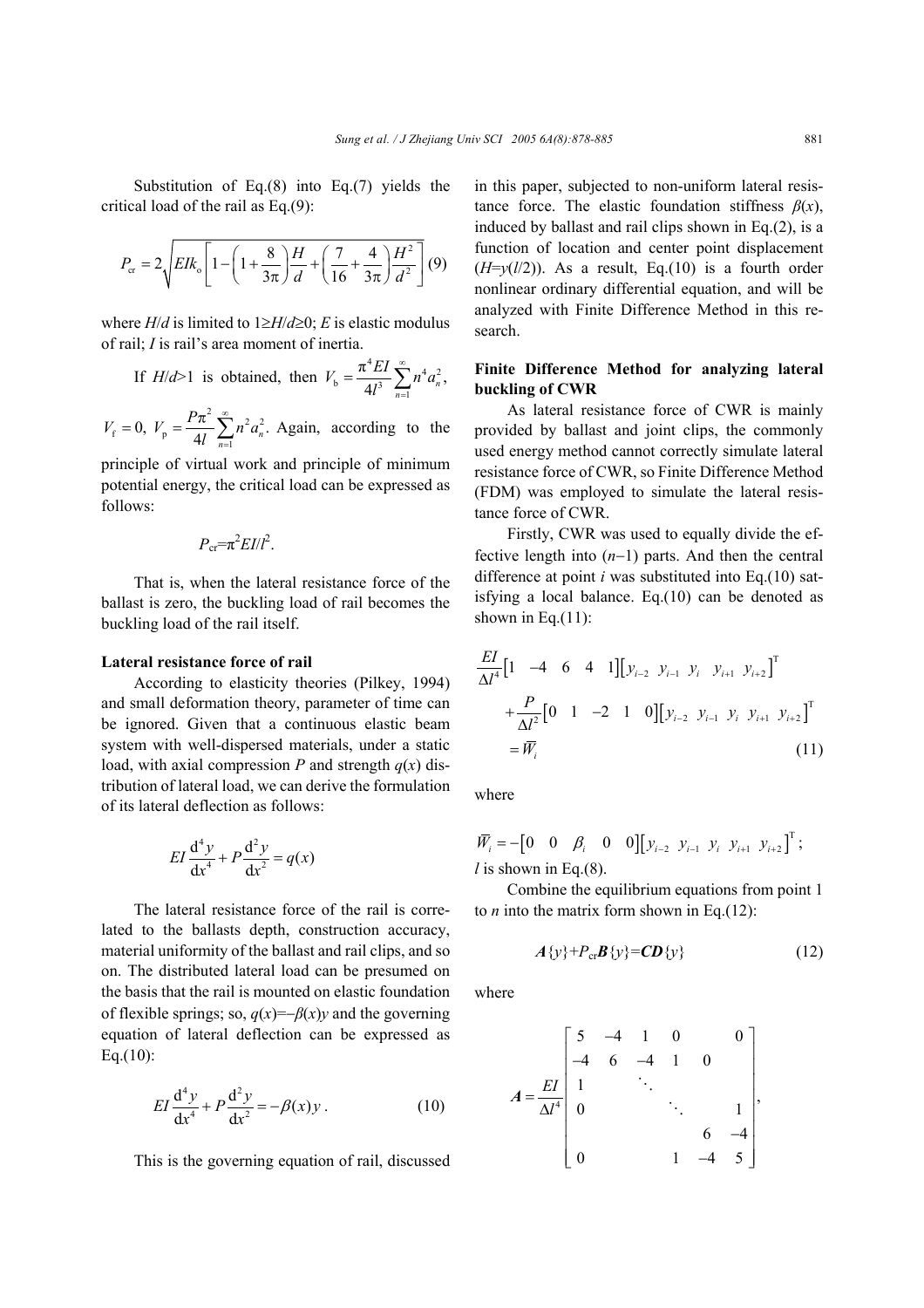

*A* represents the matrix of the finite difference fourth order term. The two ends are hinge links, so the first and the last element on the diagonal term should be 5; *B* is the matrix of the finite difference second order term;  $C$  is the matrix composed of various base moduli and different lateral resistance; *D* is the quadratic distributed concentrated load

Eq.(12) yields,

$$
P\{y\} = \{CD - A\}B^{-1}\{y\}.
$$
 (13)

Eq.(13) can be rewritten as the following characteristic Eq.(14):

$$
\lambda\{y\} = H\{y\} \tag{14}
$$

Solution of the eigenvalue Eq.(14) yields the eigenvalue  $\lambda$ , which is the critical load of rail's lateral buckling.

$$
\lambda = P_{\rm c}.\tag{15}
$$

# **Simulation of the non-uniform lateral resistance force characteristic with Monte Carlo Method**

The lateral resistance provided by ballast and that provided by rail clips while they are becoming ineffective has the characteristic of non-uniform distribution. The lateral resistance  $\beta$  from ballast and rail clips, and its maximum possible derivation value  $\Delta\beta/\beta$  were used in the numerical experiment. The random values generated using the binary code can be expressed as Eqs.(16) and (17):

$$
X_{n+1} = (aX_n) - \text{int}[(aX_n)/M] \cdot M \tag{16}
$$
  
\n
$$
RAN = 2X_{n+1}/M - 1 \tag{17}
$$

where  $X_n$  is the remainder of *n*th order sampling;  $X_{n+1}$ is the remainder of  $(n+1)$ th order sampling; *a* is randomly selected natural number; *M* is  $2<sup>b</sup>$ -1 and *b* is a natural number; *RAN* is the random number between 1 and –1.

The systems of the ballast and rail clip have some hardly controllable problems causing the exact truth to deviate from actual expectation. Consideration of the different conditions of each possible situation caused by the system variation can be done by the random variable selection to simulate the CWR lateral resistance force on condition that:

(1) The random variable is normal distribution mode;

(2) The distribution situation is 99.7% of weight factor plus/minus 100%;

(3) The standard deviation is 1/3.

The normal random variable can be obtained through the uniform distribution random variation on central limit theorem. From Eq.(16), let

$$
RAN_{\mathbf{u}}=X_{n+1}/M\tag{18}
$$

*RAN*u is the uniform random variable between 0 and 1. The normal random variable *RAN*n (Naylor, 1966) can be obtained with Eq.(19):

$$
RAN_{n} = \frac{\sigma}{\sqrt{n/12}} \sum_{i=1}^{n} (RAN_{u})_{i} + \left(\mu - \frac{n}{2} \frac{\sigma}{\sqrt{n/12}}\right) \quad (19)
$$

where  $n$  is the number of homogeneous distribution random variables;  $\mu$  is the mean value of normal distribution:  $\sigma$  is the standard deviation of normal distribution.

The random values derived from Eqs.(16) $\sim$ (19), the lateral resistance β*i* from ballast and rail clips on random location of elastic foundation can be simulated as shown in Eq.(20):

$$
\beta_i = \beta \left[ \left( 1 - \frac{\Delta \beta}{\beta} \right) + \left( \frac{\Delta \beta}{\beta} R A N_n \right) \right]
$$
 (20)

This equation is only valid when 0≤*H*/*d*≤1; and if *H*/ $d$ >1, lateral resistance should be changed as  $\beta_i=0$ .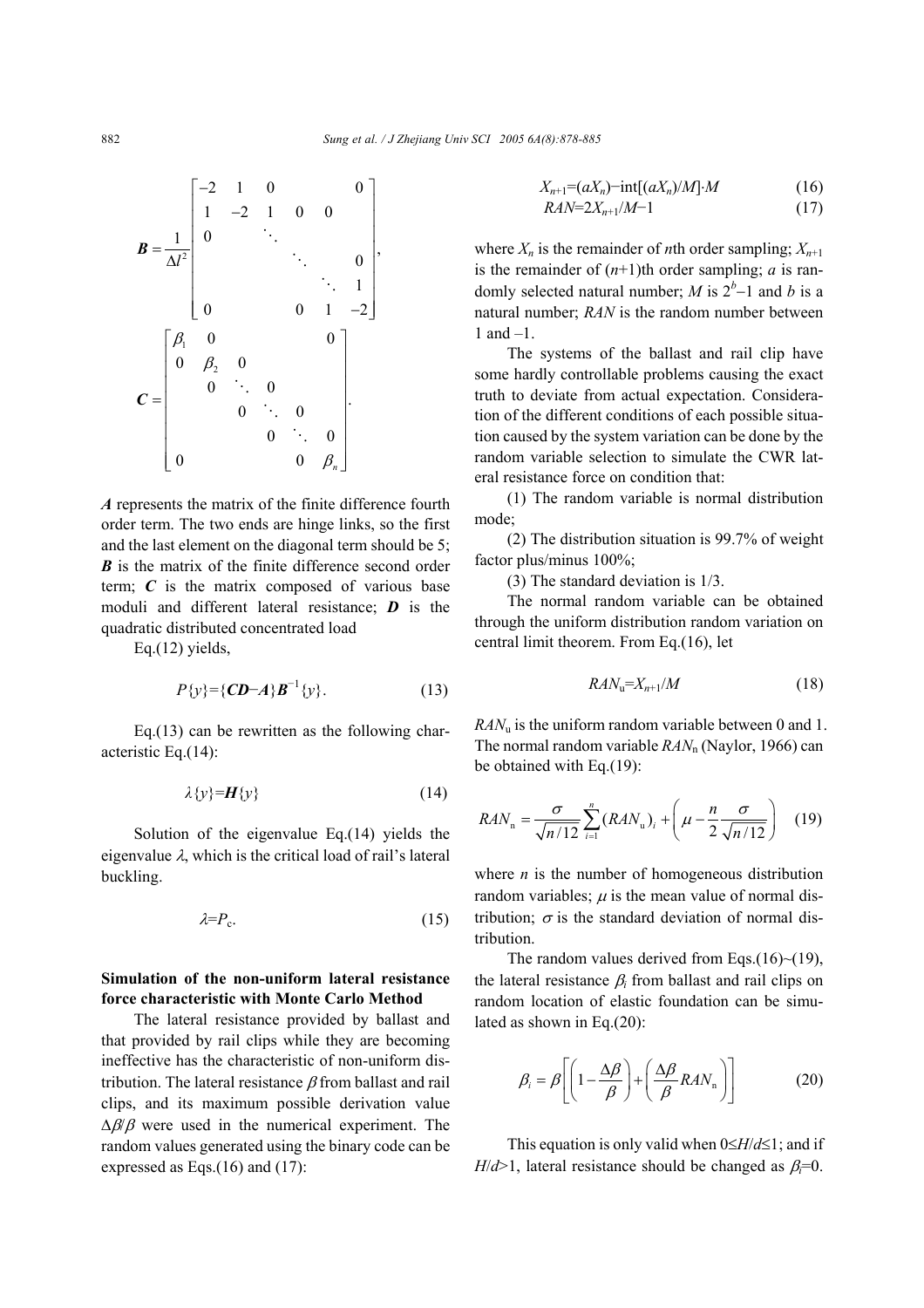Putting Eq.(20) into Eqs.(10) $\sim$ (15), yields the critical lateral buckling load  $P_{cr}$  of rail.

# **Influence of thermal effect, acceleration and deceleration forces**

Because of Taiwan's geographical location, with high temperature and humidity in summer and great temperature difference under radiation cooling effect in winter, the impact of thermal effect cannot be neglected. In addition to lateral force of rail, acceleration and deceleration forces of the train can also result in buckling. So, this study is focused on the influence of thermal effect, acceleration and deceleration forces.

The influence of thermal effect on rail's axis compression can be calculated with the use of  $Eq.(21)$ .

$$
P = \alpha \Delta T A E \tag{21}
$$

where  $P$  is axis compression of rail increased by thermal effect;  $\alpha$  is heat expansion factor of rail (Given as  $1.18\times10^{-5}$  °C);  $\Delta T$  is temperature difference; *A* is cross-sectional area of rail; *E* is elastic modulus of rail.

Acceleration and deceleration forces were determined [in accordance with the German specification and the European standard, Eurocode 1 (1994)] to evaluate the impact of acceleration force of 1000 kN distributed equally within 30 m, and deceleration force of 20 kN/m.

## NUMERICAL ANALYSIS RESULTS

During numerical analysis, refer to the following given conditions were referred to for verifying the critical lateral buckling load of rail:

(1) The full cross section of rail is homogeneous and isotropic;

(2) The rail lateral resistance force is provided by ballast and rail clips on two sides of rail is not uniformly distributed type, and size of the force is co-related to the rail's transformation;

(3) The rail deforms in weak axis directions.

The CWR model adopted in this analysis was 50 kg/m. Its material properties are: Young's modules *E*:  $2.06 \times 10^4$  kN/cm<sup>2</sup>; Poisson ratio *v*: 0.27; Shear

modulus  $G: 7.50 \times 10^4$  kN/cm<sup>2</sup>; Thermal expansion coefficient  $\alpha$ : 1.18×10<sup>-5</sup> °C; Cross section of CWR: 64.20  $\text{cm}^2$ ; Base width of CWR: 12.5 cm; Height of CWR: 15.30 cm; Moment of inertia of strong axis: 1968 cm<sup>4</sup>; Moment of inertia of weak axis: 301.68 cm 4 . According to the design specification (Eurocode 1, 1994), each rail clip and ballast is designed to provide lateral resistance force of 8 kN/m, and the lateral resistance distributed on the rail is determined by normal random variables.

This analysis model primarily focused on the non-uniform lateral resistance phenomenon resulted from non-uniform depths of ballasts buried in the base due to rail deformation and erosion and abrasion of rail clips. In order to carry out an in-depth study on the influence of these factors, the rail is divided into 5 and 7 different cross sections. The maximum possible deviation values of rail lateral resistance force are taken as  $\Delta \beta / \beta = 0.05, 0.1, 0.2, 0.5, 1.0$  for numerical experiments on the above 5 various conditions with 1000 times numerical analysis in Monte Carlo Method. The results of critical load analysis of with different cross section are listed in Tables 1 and 2. The analysis results of two different sections are shown in Figs.3. And the relation of the critical load with different cross sections and  $(Δβ/β)_{max}$  is shown in Fig.4.

Table 1 The relationship of  $P_{cr}$  of partition 5 cross section **and** ∆β**/**β

| $\Delta \beta/\beta$ | $(P_{cr})_{max}$ (kN) | $(P_{cr})_{avg}$ (kN) | $(P_{cr})_{\text{min}}$ (kN) |
|----------------------|-----------------------|-----------------------|------------------------------|
| 1.0                  | 1892.67               | 1214.91               | 551.60                       |
| 0.5                  | 1954.69               | 1715.05               | 1524.87                      |
| 02                   | 1981.76               | 1899.50               | 1830.55                      |
| 0 <sub>1</sub>       | 1987.58               | 1948.00               | 1912.23                      |
| 0.05                 | 1990.47               | 1971.02               | 1952.89                      |

Table 2 The relationship of  $P_{cr}$  of partition 7 cross section **and** ∆β**/**β

| $\Delta \mathcal{B}\!/\mathcal{B}$ | $(P_{cr})_{\text{max}}$ (kN) | $(P_{cr})_{avg}$ (kN) | $(P_{cr})_{\text{min}}$ (kN) |
|------------------------------------|------------------------------|-----------------------|------------------------------|
| 1.0                                | 1687.90                      | 1107.76               | 532.35                       |
| 0.5                                | 1794.14                      | 1577.26               | 1351.65                      |
| 0.2                                | 1856.52                      | 1772.77               | 1680.10                      |
| 0 <sub>1</sub>                     | 1979.97                      | 1835.90               | 1788.93                      |
| 0.05                               | 1983.87                      | 1867.25               | 1843.26                      |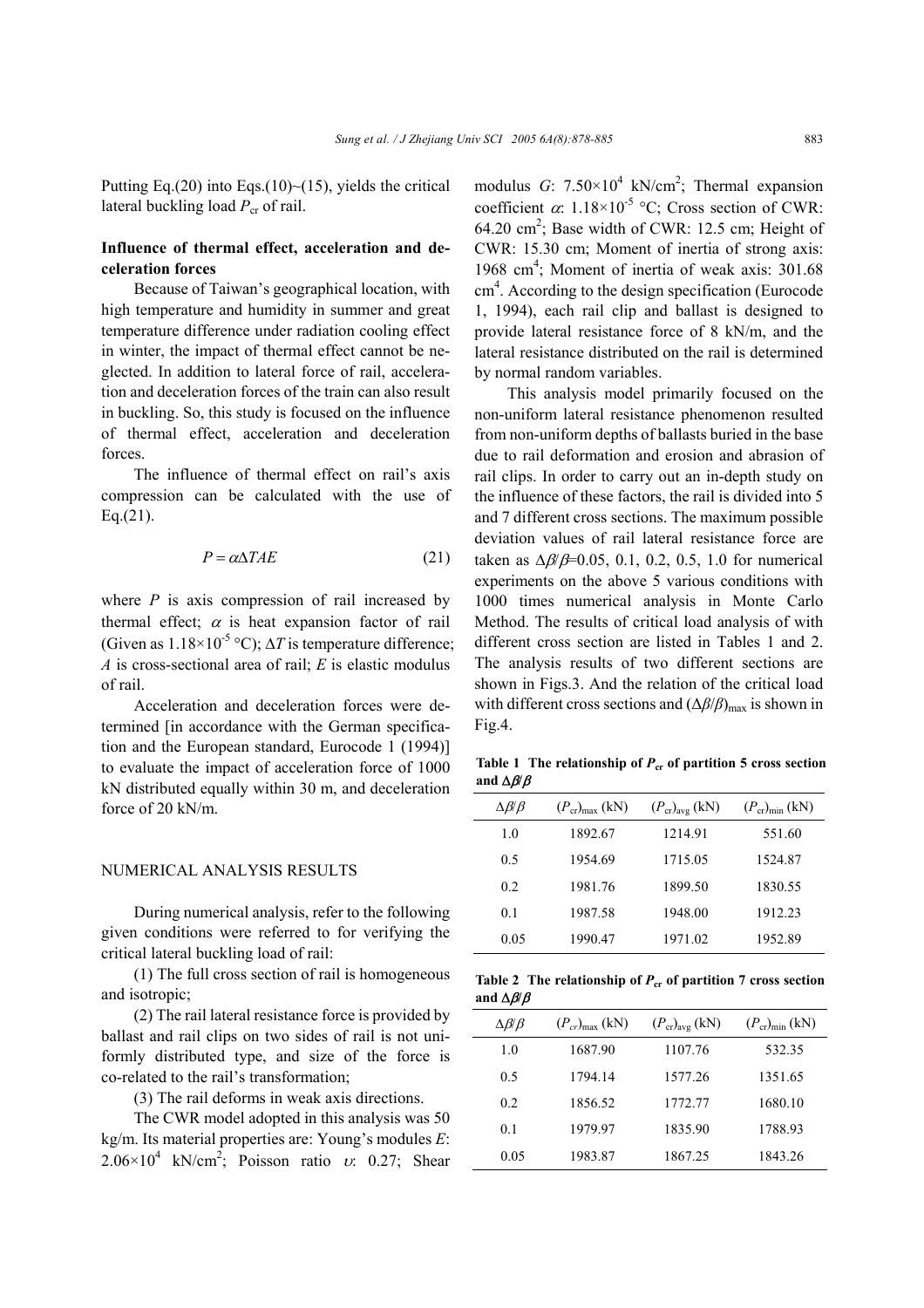

**Fig.3 Monte Carlo to analyze with the random normal variable method 1000 times of data distribute for partition five kinds of cross section (a) and for partition seven kinds of cross section (b)**



**Fig.4 The relationship of critical load with various partition cross sections and**  $(\Delta \beta/\beta)_{\text{max}}$ 

## DISCUSSION

The analysis result showed that when

 $(\Delta \beta/\beta)_{\text{max}}$ =1.0, the minimum value of the rail's critical load is reduced to 557.16 kN, and its axial resistance ability decreases about 72%. When the temperature rises to 40 °C, and internal axial compression has reached 624.23 kN, rail buckling occurred. When combined actions of thermal effect and the train's deceleration force, and the ballast and rail clip's variance ratio  $(\Delta \beta/\beta)_{\text{max}}$  is above 0.85; or when combined actions of thermal effect and the train's acceleration force, and the variance ratio ( $\Delta \beta/\beta$ )<sub>max</sub> is over 0.88, buckling phenomenon of rail will occur. This is because under these two conditions, the lateral resistance force provided by ballast and rail clips is not enough for resisting deceleration and acceleration forces and the increasing axial force increased under thermal effect. When the variance ratio  $(\Delta \beta/\beta)_{\text{max}}$ reaches 1.0, the deducted value of the base modulus is around 0.74~0.79; that is to say, the lateral resistance ability is only  $21\%~26\%$  of the designed buckling load. When the temperature rises to 20 °C, the axial compression ability of the rail is only 5.34%~10.34% of the pre-defined buckling load.

The investigation report (Huang, 2001) on the damage of Taiwan's Nankang River Bridge in a traffic accident of the TRA's south-bound train, Chu-Kuang No. 41 showed that the damage on the site was a first buckling model, with the buckling length 6 m long, and the critical loading 323.4 kN. Refer the critical load in Fig.4. The base deducted value was about  $0.91 \sim 0.94$ ; that is to say, at this point, the lateral resistance of the rail remained only 6%~9%. The rail temperature was detected to be 46 °C. Obviously, due to thermal effect, buckling occurred before the train arrived, mainly because the support of ballast and rail clips completely failed here at this time. Thus it can be inferred that the subsidence of ground base near that area was considerably serious.

## **CONCLUSION**

According to the above numerical analysis, the greater the variance ratio of ballast and rail's clips, the smaller was the lateral resistance force provided by the rail. If thermal effect is considered, their ability to resist lateral force drops drastically. If acceleration and deceleration forces of the train are further considered, buckling is more likely to occur and even